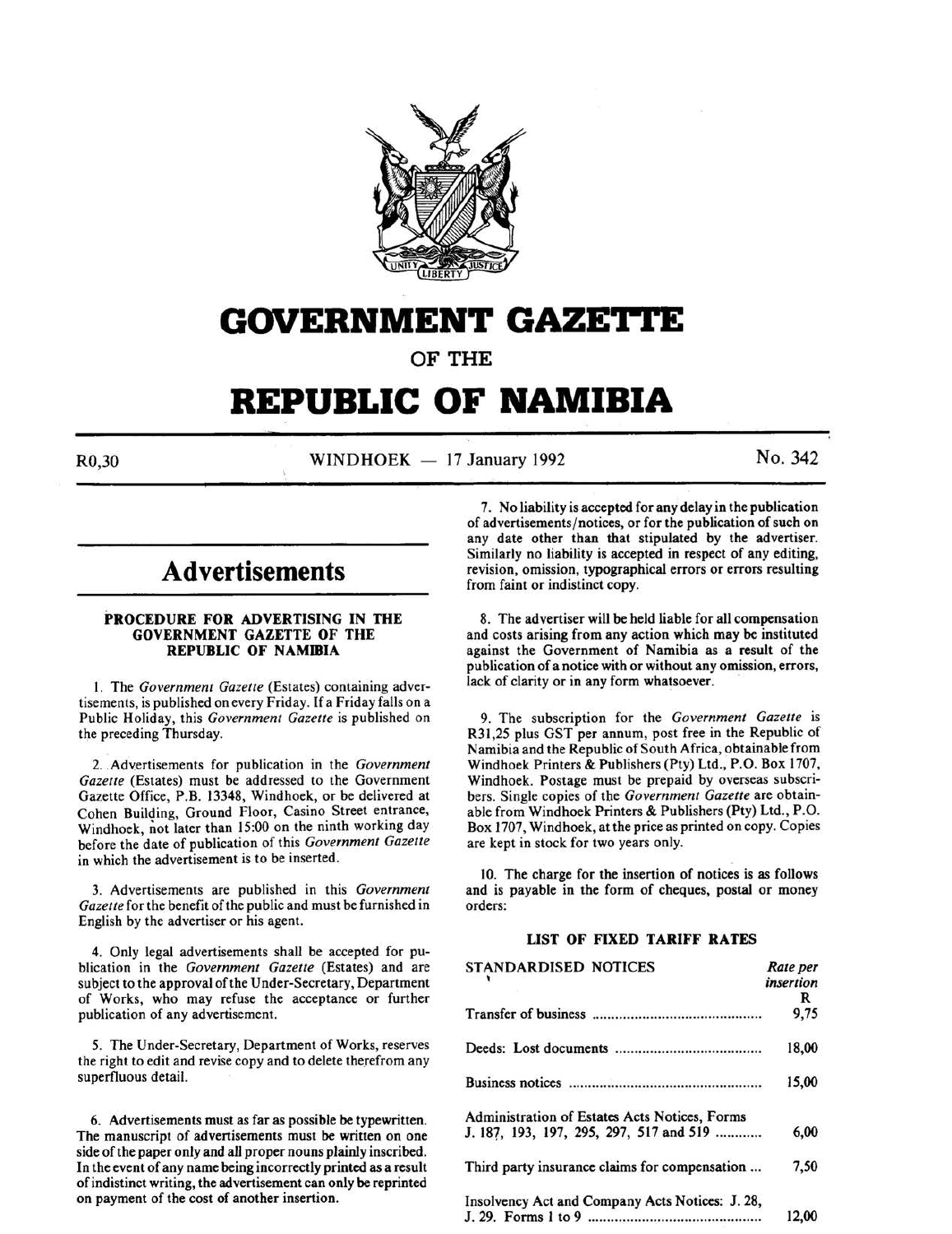54,00

18,00 45,00 69,00

42,00

100,00

 $J.B. -$  Forms 2 and  $6 -$  additional statements according to word count table, added to the basic traffic. Change of name (two insertions) ........ ................ 90,00 Naturalisation notices (including a reprint for the advertiser) .......................................................... . Unclaimed moneys - only in the *Government Gazette,* closing date 15 January (per entry of "name, address and amount'') ............................ . Butchers' notices ................................................ . 6,00 2,50 15,00 Lost life insurance policies ........... ................... .... 6,00 NON-STANDARDISED NOTICES Company notices: R Short notices: Meetings, resolutions, offers of compromise, conversions of companies, voluntary windings-up, et.: closing of members' registers for transfer and/or declarations of dividends ...... 33,00 Declaration of dividends with profit statements, including notes .................................................... 75,00 Long notices: Transfers, changes in respect of shares or capital, redemptions, resolutions, voluntary liquidations .................................................. 100,00 Trade marks in Namibia .................................... . 33,00 Liquidators' and other appointees' notices ......... . 21,00 SALES IN EXECUTION AND OTHER PUBLIC SALES: Sales in execution .............................................. . Public auctions, sales and tenders: Up to 75 words .................................................. . 76 to 250 words .................................................. . 251 to 350 words ................................................ . ORDERS OF THE COURT: Provisional and final liquidations or sequestrations ................................................................... . Reduction or change in capital mergers, offers of compromise ....................................................... . Judical managements, *curator bonis* and similar and extensive *rule nisi* ....................................... .. Extension of return date .................................... . Supersession and discharge of petitions (J. 158) II. The charge for the insertion of advertisements other than the notices mentioned in paragraph 10 is at the rate of R2,50 per em double column. (Fractions of a em must be calculated as a em). 12. No advertisements shall be inserted unless the charge is prepaid. Cheques, drafts, postal or money orders must be made payable to the Under-Secretary, Department of Works, Private Bag 13348, Windhoek.

### FORM J 187

#### LIQUIDATION AND DISTRIBUTION ACCOUNTS IN DECEASED ESTATES LYING FOR INSPECTION

In terms of section 35(5) of Act 66 of 1965, notice is hereby given that copies of the liquidation and distribution accounts (first and final, *unless otherwise stated)* in the estates specified below will be open for the inspection of all persons interested therein for a period of 21 days (or shorter or longer if *specially stated)* from the date specified or from the date of publication hereof, whichever may be the later, and at the offices of the Master and Magistrates as stated.

Should no objection thereto be lodged with the Master concerned during the specified period, the executors will proceed to make payments in accordance with the accounts.

311/91 SCHMIDT Roderich Wilhelm Adolf 191130 50 1500 7, Windhoek. Windhoek. Mr. Klaus Nieft, Agent for the Executor, c/o Keller & Neuhaus Trust Co. (Pty) Ltd., P.O. Box 156, Windhoek.

362/90 VAN WYK Jacoba, 500319 02 0028 1, Windhoek. Marthinus Gerrit van Wyk, 540292 90 2002 92. Windhoek, Windhoek. First National Trust, P.O. Box 448, Windhoek.

19/19 LOUW Jacobus, 180613 50 3800 7, Stand 194, Hardap. Gertruida Johanna Louw, 10 November 1936. Mariental, Windhoek. Bank Windhoek Ltd., (Estate and Trust Department), P.O. Box 15, Windhoek.

100,00 12,00 12,00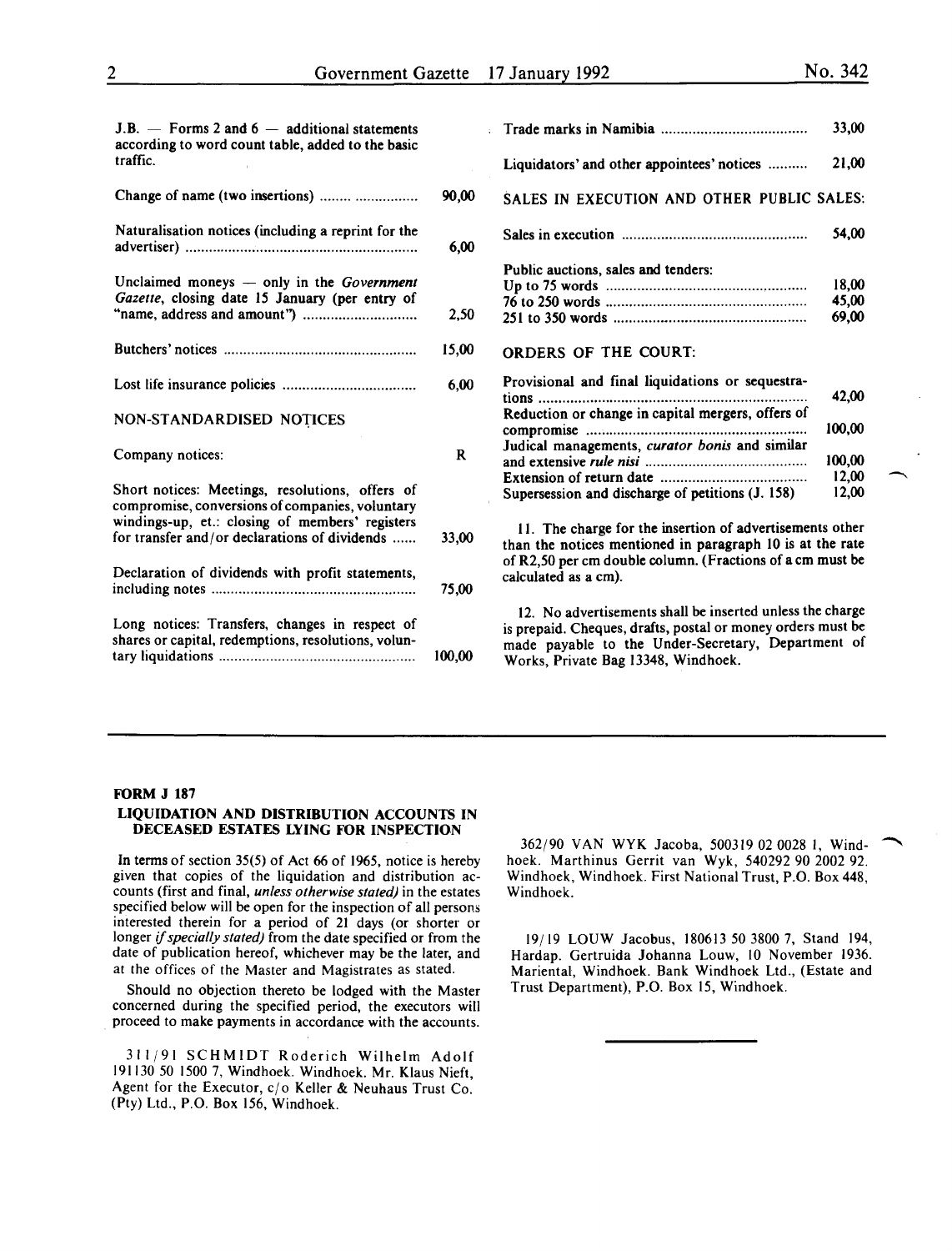#### FORM J 193

#### NOTICE TO CREDITORS IN DECEASED ESTATES

All persons having claims against the estates mentioned below are hereby called upon to lodge their claims with the executors concerned, whithin 30 days (or otherwise as indicated) calculated from the date of publication hereof. The information is given in the following order: Estate number, surname and christian names, date of birth, identity number, last address, date of death; surviving spouse's names, surname, date of birth and identity number; name and address of executor or authorised agent, period allowed for lodgement of *claims* if *other than 30 days.* 

537/91 DE BRUYN Dennis, Windhoek, 6 August 1964,640806 08 0061 8, 51 Jasper Street, Academia, Windhoek, 24 November 1991. T.J.A. Saunderson, P.O. Box 24305, Windhoek.

GERAGHTY Catharina Jacoba, Windhoek, 27 March 1902, 020327 01 0001 3, Otjiwarongo, I December 1991. Standard Bank Namibia Ltd., (Registered Bank), Trustee Branch, P.O. Box 2164, Windhoek.

ESTERHUIZEN Johannes, Windhoek, 4 November 1939, 391104 01 002 I, Windhoek, 28 December 1991. Catharina Elizabeth Esterhuizen, 10 August 1947, 470810 01 0037 5. Standard Bank Namibia Ltd., (Registered Bank), Trustee Branch, P.O. Box 2164, Windhoek.

SWART Sophia Magdalena Jacoba, Windhoek, 13 November 1905, 051113 01 0003 7, Otjiwarongo, 22 November 1991. Standard Bank Namibia Ltd., (Registered Bank), Trustee Branch, P.O. Box 2164, Windhoek.

FEST Elsbeth Frieda Agnes, Windhoek, 14 January 1912, 120114 01 0001 5, Susanne Grau Old Age Home, Windhoek, 21 December 1991. Standard Bank Namibia Ltd., (Registered Bank), Trustee Branch, P.O. Box 2164, Windhoek.

GARTNER Wilhelm Hans Otto, Windhoek, 22 September 1928, 280922 01 0007 2, Otjiwarongo, 18 November 1991. Standard Bank Namibia Ltd., (Registered Bank), Trustee Branch, P.O. Box 2164, Windhoek.

380/91 BAR Alfred, Windhoek, I June 1932, 320601 01 0013 7, Windhoek, 23 August 1991. Mr. Klaus Nieft, Executor, c/o Keller & Neuhaus Trust Co. (Pty) Ltd., P.O. Box 156, Windhoek.

49lj.91 JENSEN Gertrud, Windhoek, 6 August 1912, 120806.01 0010 5, Windhoek, 9 August 1991. Mr. Klaus Nieft, Agent for the Executor, c/o Keller & Neuhaus Trust Co. (Pty) Ltd., P.O. Box 156, Windhoek.

497/91 NORMUND Elita Maria, Windhoek, 30 September 1908, 080930 01 0001 9, Windhoek, 30 October 1991. Mr. Klaus Nieft, Agent for the Executor, c/o Keller & Neuhaus Trust Co. (Pty) Ltd., P.O. Box 156, Windhoek.

561/91 WOEHLER Ernst Friedrich, Windhoek, 2January 1910,100102 01 0014 7, Windhoek, 12 December 1991. Mr. Klaus Nieft, Executor, c/o Keller & Neuhaus Trust Co. (Pty) Ltd., P.O. Box 156, Windhoek.

501/91 SMART Mary Katharine Elizabeth, Windhoek, 14 March 1911, 110314 01 0009 9, Swakopmund, 29 October 1991. Mr. Klaus Nieft, Agent for the Executor, c/o Keller & Neuhaus Trust Co. (Pty) Ltd., P.O. Box 156, Windhoek.

436/91 ARENDT Harry Erich Otto, Windhoek, 22 August 1910, 100722 01 0001 7, Windhoek, 15 September 1991. Alexandra Victoria Lucia (Lucy) Arendt (born Punzul), 19 December 1907, 071219 01 0001 8. Mr. Klaus Nieft, Agent for the Executrix,  $c/o$  Keller & Neuhaus Trust Co. (Pty) Ltd., P.O. Box 156, Windhoek.

287/91 STROBL August (Augustin), Windhoek, 15 November 1900, Polling/Germany, 15 May 1990. Mr. Klaus Nieft, Executor, c/o Keller & Neuhaus Trust Co. (Pty) Ltd., P.O. Box 156, Windhoek.

#### FORM 1

#### APPOINTMENT OF TRUSTEES AND LIQUIDATORS AND PROOF OF CLAIMS IN SEQUESTRATED ESTATES OR COMPANIES BEING WOUND UP

Pursuant to sections 40(3), 56(3) and 77 of the Insolvency Act, 1936, sections 129, 179 and 182 of the Companies Act, 197J, notice is hereby given that the persons mentioned below have been appointed trustees or liquidators, as the case may be and the persons indebted to the estates or companies are required to pay their debts to them forthwith unless otherwise indicated.

Meetings of creditors or contributories of the said estates or companies will be held on the dates and at the times and places mentioned below, for proof of claims against the estates or companies, for the purpose of receiving the trustees' or liquidators' reports as to the affairs and conditions of the estates or companies and for giving the trustees or liquidators directions concerning the sale or recovery of any parts of the estates or assets of the companies or concerning any matter relating to the administration thereof.

The particulars are given in the following order: Number of estate/company; name and description of estate/company; name and address of trustee or liquidator and date, hour and place of meeting and period within which debt must be paid; if this is not to be done forthwith.

Wl6/91 Super Motors (Pty) Ltd., (In Liquidation). I.R. McLaren & D.J. Bruni, Joint Liquidators, Investment Trust Co. (Pty) Ltd., P.O. Box 21204, Windhoek. Wednesday, 29th January 1992, at the office of the Master of the High Court, Windhoek. General Meeting of Members and Creditors. Investment Trust Co. (Pty) Ltd., P.O. Box 21204, Windhoek.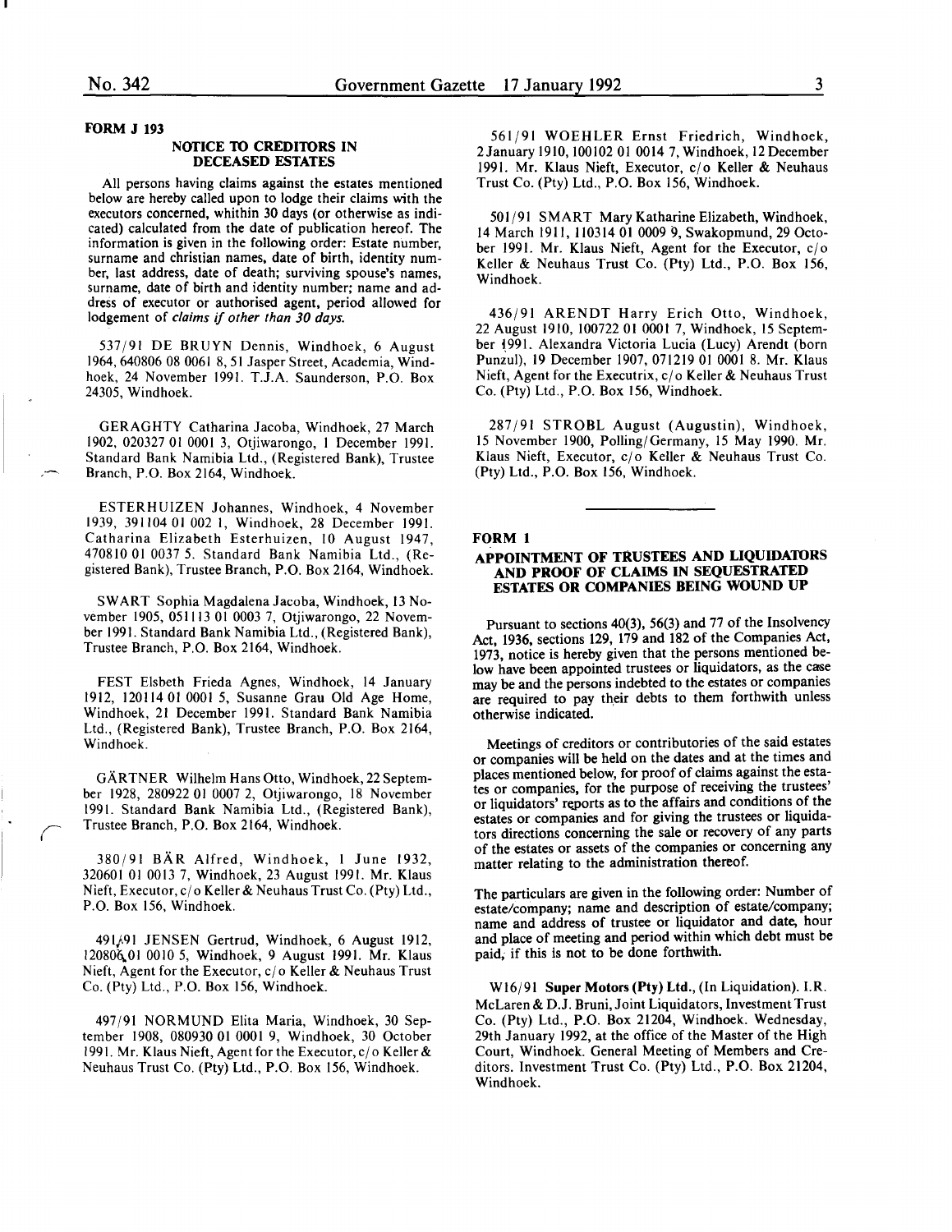W22j91 Lema Trading (Namibia) (Pty) Ltd., (In Liquidation). Ian Robert McLaren, Liquidator, Investment Trust Co. (Pty) Ltd. 29 January 1992, at 10:00, at the office of the Master of the High Court, Windhoek. General Meeting of Members and Creditors. Investment Trust Co. (Pty) Ltd., P.O. Box 21204, Windhoek.

W14/91 Super Panelbeaters (Pty) Ltd., (In Liquidation). I.R. McLaren and D.J. Bruni, Joint Liquidators, Investment Trust Co. (Pty) Ltd., P.O. Box 21204, Windhoek. Wednesday 29th January 1992, at the office of the Master of the High Court, Windhoek. General Meeting of Members and Creditors. Investment Trust Co. (Pty) Ltd., P.O. Box 21204, Windhoek.

W18/91 Insolvent Estate A.R.G. Caroto, f.t.a. Windhoek Truckport. I.R. McLaren and D.J. Bruni, Joint Trustees, Investment Trust Co. (Pty) Ltd., P.O. Box 21204, Windhoek. Wednesday, 29 January 1992, at 10:00, at the office of the Master of the High Court, Windhoek. Second Meeting of Creditors. Investment Trust Co. (Pty) Ltd., P.O Box 21204, Windhoek.

#### FORM 4,

#### LIQUIDATION ACCOUNTS AND PLANS OF DISTRIBUTION OR CONTRIBUTION IN SEQUESTRATED ESTATES OR COMPANIES BEING WOUND UP

Pursuant to section 108(2) of the Insolvency Act, 1936, section 136(2) of the Companies Act, 1926, and section 406(3) of the Companies Act, 1973, notice is hereby given contribution in the estates or the companies mentioned below will lie open for inspection by creditors or contributories at the offices of the Master and the Magistrates stated therein, for a period of 14 days, or for such a period as stated therein, from the dates mentioned below or from the date of publication hereof, whichever may be the later date.

W9/90 Insolvent Estate H. Eisenberg, f.t.a. ABC Trading, Otjiwarongo. Fourth and Final Liquidation and Distribution Account. At the office of the Master of the High Court, Windhoek and the Magistrate, Magistrate's Office, Otjiwarongo, for a period of 14 days as from the 17th January 1992. I.R. McLaren, Trustee, Investment Trust Co. (Pty) Ltd., P.O. Box 21204, Windhoek.

WI0/91 GSSA Eagle Watch (Namibia) (Pty) Ltd., In Liquidation. First Liquidation & Distribution Account. For inspection at the Master's Office, Windhoek, as from 17 January 1991. U. Griittemeyer, P.O. Box 790, Windhoek.

W12/90 Medi Roentgen (Pty) Ltd., In Liquidation. First and Final Liquidation and Distribution Account. For inspection at Master's Office, Windhoek, as from 17 January 1992. U. Griittemeyer, P.O. Box 790, Windhoek.

#### 'FORM 5

#### PAYMENT OF DIVIDENDS AND COLLECTION OF CONTRIBUTIONS IN SEQUESTRATED ESTATES FOR COMPANIES BEING WOUND UP

The liquidation accounts and plans of distribution or contribution in the sequestrated estates or companies being wound up, as the case may be, mentioned below having been confirmed on the date therein mentioned, notice is hereby given, pursuant to section 113(1) of the Insolvency Act, 1936, section 139(2) of the Companies Act, 1926, and section 409(2) of the Companies Act, 1973, that dividends are in the course of payment or contributions are in the course of collection in the said estates or companies as set forth below and that every creditor liable to contribution is reouired to pay to the trustee or liquidator the amount for which he is liable at the address mentioned below.

Wl7j90 Insolvent Estate A.J.F. Kloppers. 23 December 1991. Dividend paid. U. Griittemeyer, Trustee, P.O. Box 790, Windhoek.

#### NOTICE OF TRANSFER OF BUSINESS

BE PLEASED TO TAKE NOTICE that VLEISKOR (PTY) LTD. has alienated and disposed of the business being conducted by it as a Butchery under the name and style of VLEISKOR on Erf 14RE, Grootfontein, to SIEG-FRIED WILFINGER, who shall carry on the aforesaid business for his own account under the same name on the aforesaid premises as from the I st day of December 1991 and this publication shall serve as due notice having been given in terms of Section 34 of the Insolvency Act No. 24 of 1936, and furthermore that after 14 (fourteen) days of publication hereof the said SIEGFRIED WILFINGER shall apply to the Magistrate for the district of Grootfontein for the transfer of the licence in respect of the aforesaid business, into his own name.

I. HOHNE & CO. ATTORNEYS FOR PARTIES 7 Bernhard Street P.O. Box 109 Grootfontein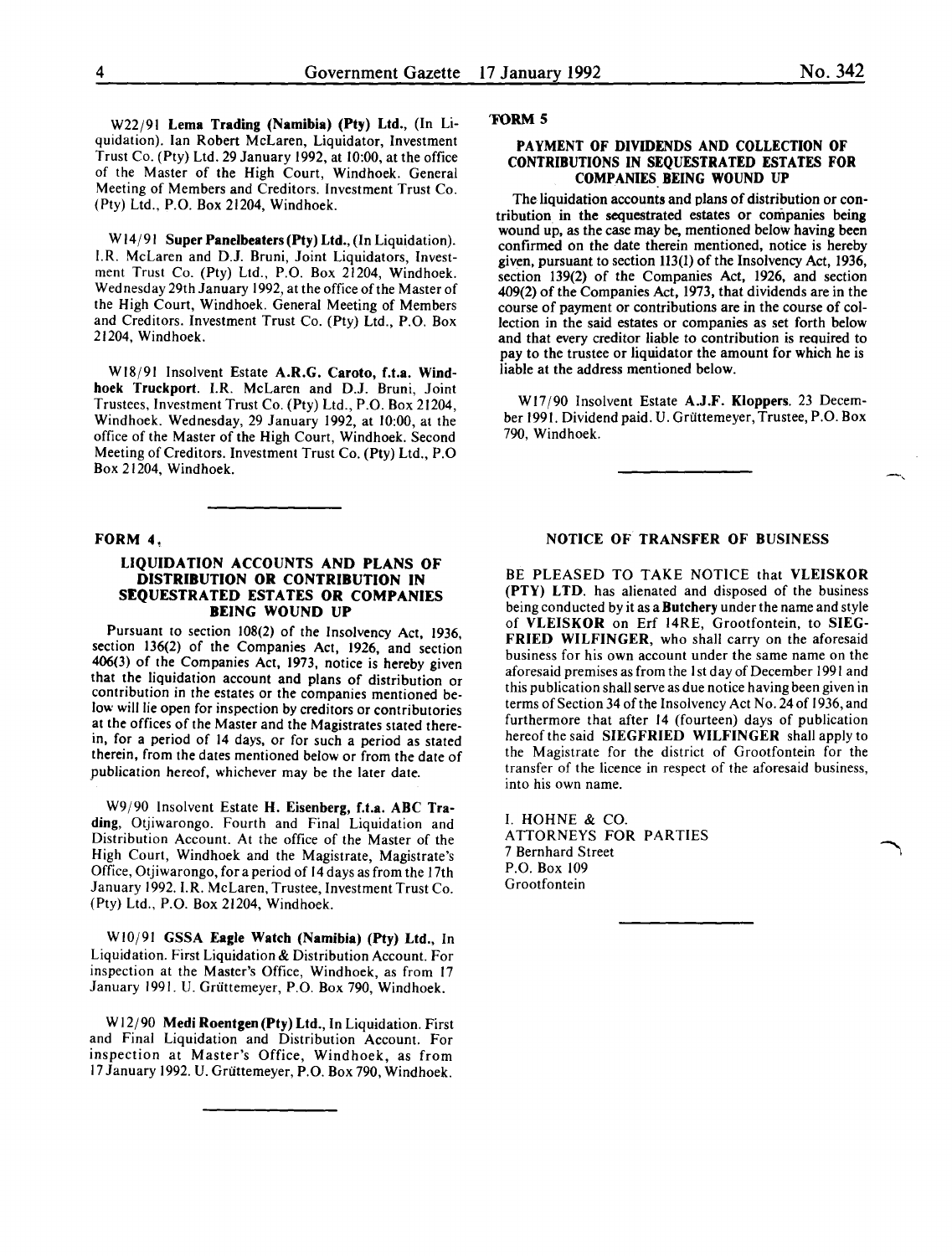#### NOTICE OF TRANSFER OF BUSINESS LICENCE

KINDLY TAKE NOTICE THAT application will· be made not less than fourteen (14) days after publication of this notice to the licencing Court at Windhoek, for the transfer of the General Dealer, Restaurant, Fresh Produce, Tobacco and Mineral Water Licences, held by J.J.J. HASSON, who trades under the name of COFFEE SHOP PINK PANTHER at Erf 7031, Shop 1, Shell Building, Post Street Mall, Windhoek, to JUDITH BIANKA IKEN, who will continue business on the same premises, under the name WHITE ELEPHANT COFFEE BAR, for her own account.

DATED at WINDHOEK this 2nd day of January 1992.

THEUNISSEN, VAN WYK & PARTNERS 4th Floor Nimrod Building Windhoek

#### TRANSFER OF LICENCE

BE PLEASED TO TAKE NOTICE that application will be made at the next special sitting of the Licencing Court, Windhoek, for the transfer of the General Dealer (retail) (groceries), restaurant (take-away), tobacco (retail), mineral water dealer trading licences, held by STEFANUS JOHANNES GROBLER who traded under the name and style of STEENBRA'S FISH & CHIPS on Erf No. 226, 33 Bahnhof Street, Windhoek, to JOHANNES PETRUS JOOSTE and JACOBUS WOUTER TROMP who will carry on business in partnership for their own account under the same name and address.

This publication shall also serve as notice being given in terms of Section 24 of the Insolvency Act No. 27 of 1936.

S.I. STEENKAMP MULLER & BRAND **AGENT FOR APPLICANT** Bulow Street P.O. Box 2073 Windhoek

#### NOTICE OF TRANSFER OF BUSINESS LICENCE

Kindly take notice that application will be made at the next sitting of the licencing court, Windhoek, for the transfer of the General Dealer's licence held by WALTER KURT MOLLER (now deceased) who traded as WALTER'S MOTORS at Erf No. 1 PP, Windhoek, to HEINZ GÜN-THER ZIMNY, who will trade under the name WAL-TER'S MOTORS on the same erf for his own account.

DATED at WINDHOEK this 9th day of January 1992.

H.G. ZIMNY P.O. Box 5436 Windhoek

#### THE ALIENS ACT, 1937 NOTICE OF INTENTION OF CHANGE OF SURNAME

I, MATHEUS WASHINANA, residing at Otjihase Mine and employed as an operator at Otjihase Mine, intend applying to the Minister of Civic Affairs for authority under section 9 of the Aliens Act, 1937, to assume the surname HAMUKWAYA for the reasons that HAMUKWAYA is my father's surname and I want to use it as mine as well.

I previously bore the names MATHEUS WASHINANA.

Any person who objects to my assumption of the said surname of  $HAMUKWAYA$  should as soon as may be lodge his/ her objection, in writing, with a statement of his/ her reasons therefor, with the Magistrate of Windhoek.

(Sgd.) M. WASHINANA.

DATED: 7 January 1992

#### THE ALIENS ACT, 1937 NOTICE OF INTENTION OF CHANGE OF SURNAME

I, ERASTUS NORMI, residing at House No. 1687, Katatura and employed as a vehicle assistant at H.H. Furniture Removals, intend applying to the Minister of Civic Affairs for authority under section 9 of the Aliens Act, 1937, to assume the surname HANGHOME for the reasons that HANGHOME is my real surname. I erroneously used NORMI as my surname.

I previously bore the names ERASTUS NORMI.

Any person who objects to my assumption of the said surname of HANGHOME should as soon as may be lodge his/her objection, in writing, with a statement of his/her reasons therefor, with the Magistrate of Windhoek.

(Sgd.) H. ERASTOS

DATED: 8 January 1992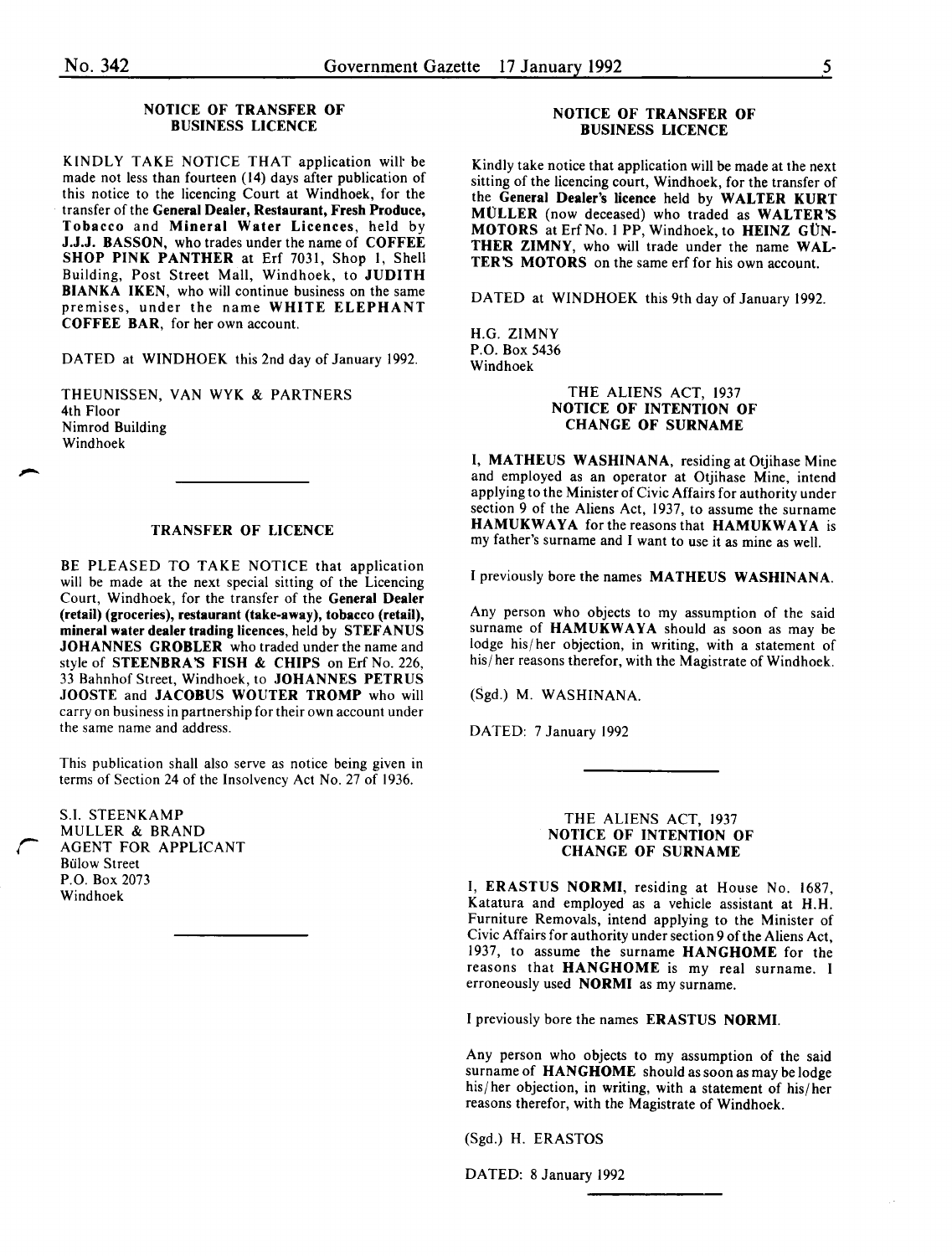#### THE ALIENS ACT, 1937 NOTICE OF INTENTION OF CHANGE OF SURNAME

I, ALBERT JOHANNES, residing at Ondangwa and being a student, intend applying to the Minister of Civic Affairs for authority under section 9 of the Aliens Act, 1937, to assume the surname AUGUSTUS for the reasons that JOHANNES is my father's name. AUGUSTUS is his surname and I want to use his surname as mine.

I previously bore the names ALBERT JOHANNES.

Any person who objects to my assumption of the said surname of AUGUSTUS should as soon as may be lodge his/ her objection, in writing, with a statement of his/ her reasons therefor, with the Magistrate of Ondangwa.

(Sgd.) A. JOHANNES

DATED: 7 January 1992

#### THE ALIENS ACT, 1937 NOTICE OF INTENTION OF CHANGE OF SURNAME

I, 'ANDREAS ARMAS, residing at Tsandi and employed as a teacher at Tsandi, intend applying to the Minister of Civic Affairs for authority under section 9 of the Aliens Act, 1937, to assume the surname SHITAATALA for the reasons that my father's real surname was SHITAATALA

I previously bore the names ANDREAS ARMAS.

Any person who objects to my assumption of the said surname of SHITAATALA should as soon as may be lodge his/ her objection, in writing, with a statement of his/her reasons therefor, with the Magistrate of Ondangwa.

(Sgd.) A. ARMAS

DATED: 8 January 1992

#### NOTICE OF SALE IN EXECUTION

In execution of a Judgement granted by the above Honourabie Court, the following property will be sold by public auction by the Court Messenger for the district of Rehoboth on Saturday, the 25th day of January 1992, at 10:30, in front of the Magistrate's Office, Rehoboth.

CERTAIN Erf No. 344 G, Rehoboth;

SITUATE In Rehoboth;

with all improvements thereon.

#### CONDITIONS OF SALE:

- 1. The Sale is subject to the provisions of the Magistrates Court Act No. 32 of 1944, as amended, and the property will be sold "voetstoots" according to the existing title deed.
- 2. One-tenth of the purchase price shall be payable immediately after the sale in cash, the balance together with interest thereon at 20% against transfer, which transfer shall be given without delay.
- 3. With improvements on the property although no warranty is given in this regard.
- 4. The complete Conditions of Sale will be read out at the time of the sale, and may be inspected beforehand at the offices of the Court Messenger, the SWA Building Society and Plaintiffs attorneys at Windhoek.

(Sgd.) E.H. PFEIFER FISHER, QUARMBY & PFEIFER ATTORNEYS FOR PLAINTIFF 2nd Floor SWA Building Society Building Post Street P.O. Box 37 Windhoek

IN THE MAGISTRATE'S COURT OF REHOBOTH

|  | HELD AT REHOBOTH |  | <b>CASE NO.: 586/91</b> |
|--|------------------|--|-------------------------|
|  |                  |  |                         |

In the matter between:

| SWA BUILDING SOCIETY           | Plaintiff |
|--------------------------------|-----------|
| and<br>WILHELM MARTINUS BEUKES | Defendant |

#### NOTICE OF SALE IN EXECUTION

In execution of a Judgement granted by the above Honourable Court, the following property will be sold by public auction by the Court Messenger for the district of Rehoboth on Saturday, the 25th day of January 1992, at 10:00, in front of the Magistrate's Office, Rehoboth.

## IN THE MAGISTRATE'S COURT OF REHOBOTH

| HELD AT REHOBOTH       | <b>CASE NO.: 10/91</b> |
|------------------------|------------------------|
| In the matter between: |                        |

SWA BUILDING SOCIETY and GEORGE KOTZEE

Plaintiff Defendant